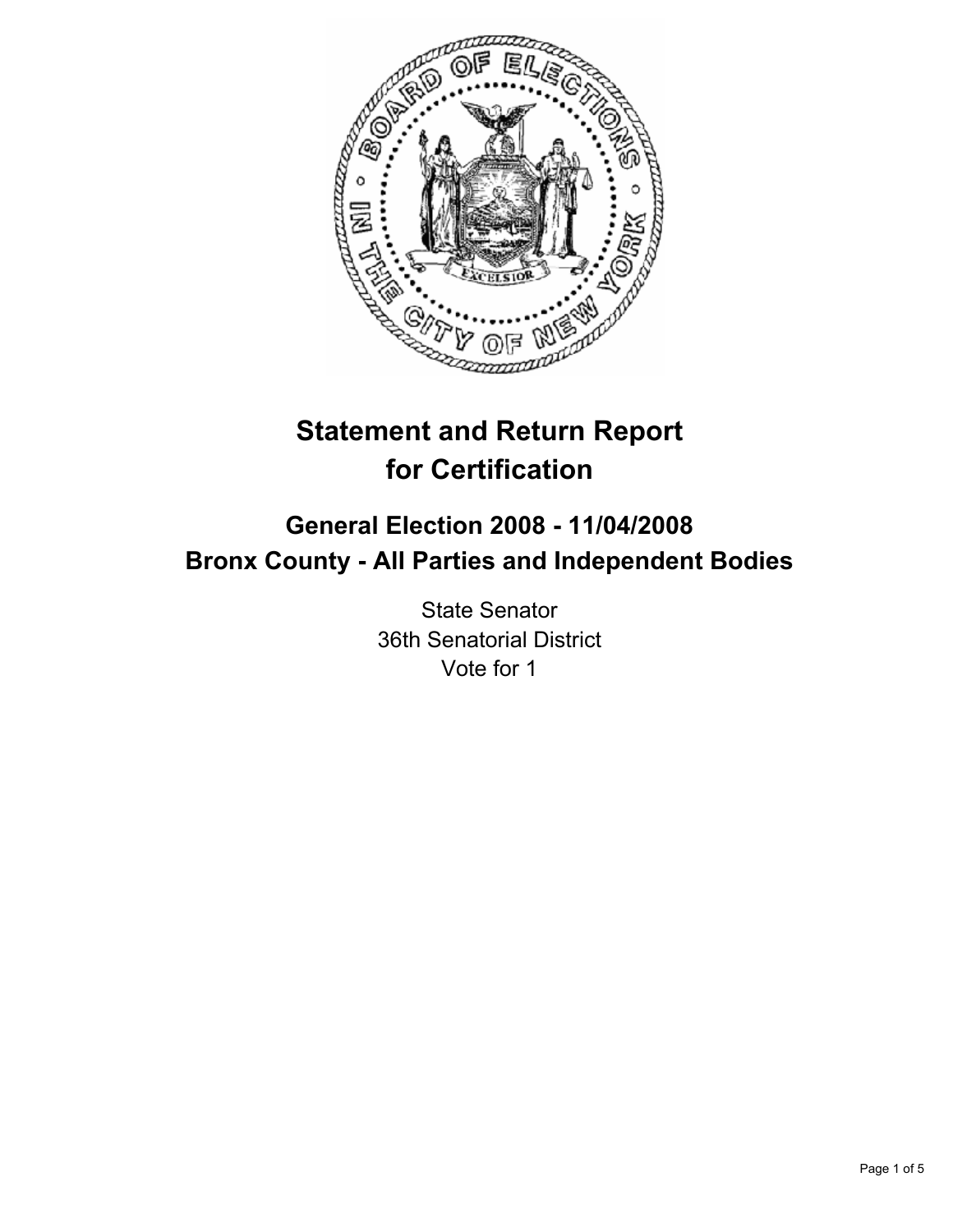

## **Assembly District 76**

| <b>PUBLIC COUNTER</b>               | 3,837 |
|-------------------------------------|-------|
| <b>EMERGENCY</b>                    | 0     |
| ABSENTEE/MILITARY                   | 44    |
| <b>AFFIDAVIT</b>                    | 239   |
| <b>Total Ballots</b>                | 4,140 |
| RUTH H THOMPSON (DEMOCRATIC)        | 2,669 |
| <b>CURTIS BROOKS (REPUBLICAN)</b>   | 88    |
| <b>CURTIS BROOKS (CONSERVATIVE)</b> | 18    |
| RUTH H THOMPSON (WORKING FAMILIES)  | 54    |
| <b>Total Votes</b>                  | 2,829 |
| Unrecorded                          | 1.311 |

## **Assembly District 77**

| <b>PUBLIC COUNTER</b>               | 6,659 |
|-------------------------------------|-------|
| <b>EMERGENCY</b>                    | 2     |
| ABSENTEE/MILITARY                   | 182   |
| AFFIDAVIT                           | 450   |
| <b>Total Ballots</b>                | 7,309 |
| RUTH H THOMPSON (DEMOCRATIC)        | 5,210 |
| <b>CURTIS BROOKS (REPUBLICAN)</b>   | 123   |
| <b>CURTIS BROOKS (CONSERVATIVE)</b> | 10    |
| RUTH H THOMPSON (WORKING FAMILIES)  | 90    |
| <b>Total Votes</b>                  | 5,433 |
| Unrecorded                          | 1.876 |

#### **Assembly District 79**

| <b>PUBLIC COUNTER</b>               | 17,578 |
|-------------------------------------|--------|
| <b>EMERGENCY</b>                    | 43     |
| ABSENTEE/MILITARY                   | 280    |
| <b>AFFIDAVIT</b>                    | 946    |
| <b>Total Ballots</b>                | 18,878 |
| RUTH H THOMPSON (DEMOCRATIC)        | 12,781 |
| <b>CURTIS BROOKS (REPUBLICAN)</b>   | 312    |
| <b>CURTIS BROOKS (CONSERVATIVE)</b> | 47     |
| RUTH H THOMPSON (WORKING FAMILIES)  | 324    |
| <b>Total Votes</b>                  | 13,464 |
| Unrecorded                          | 5.414  |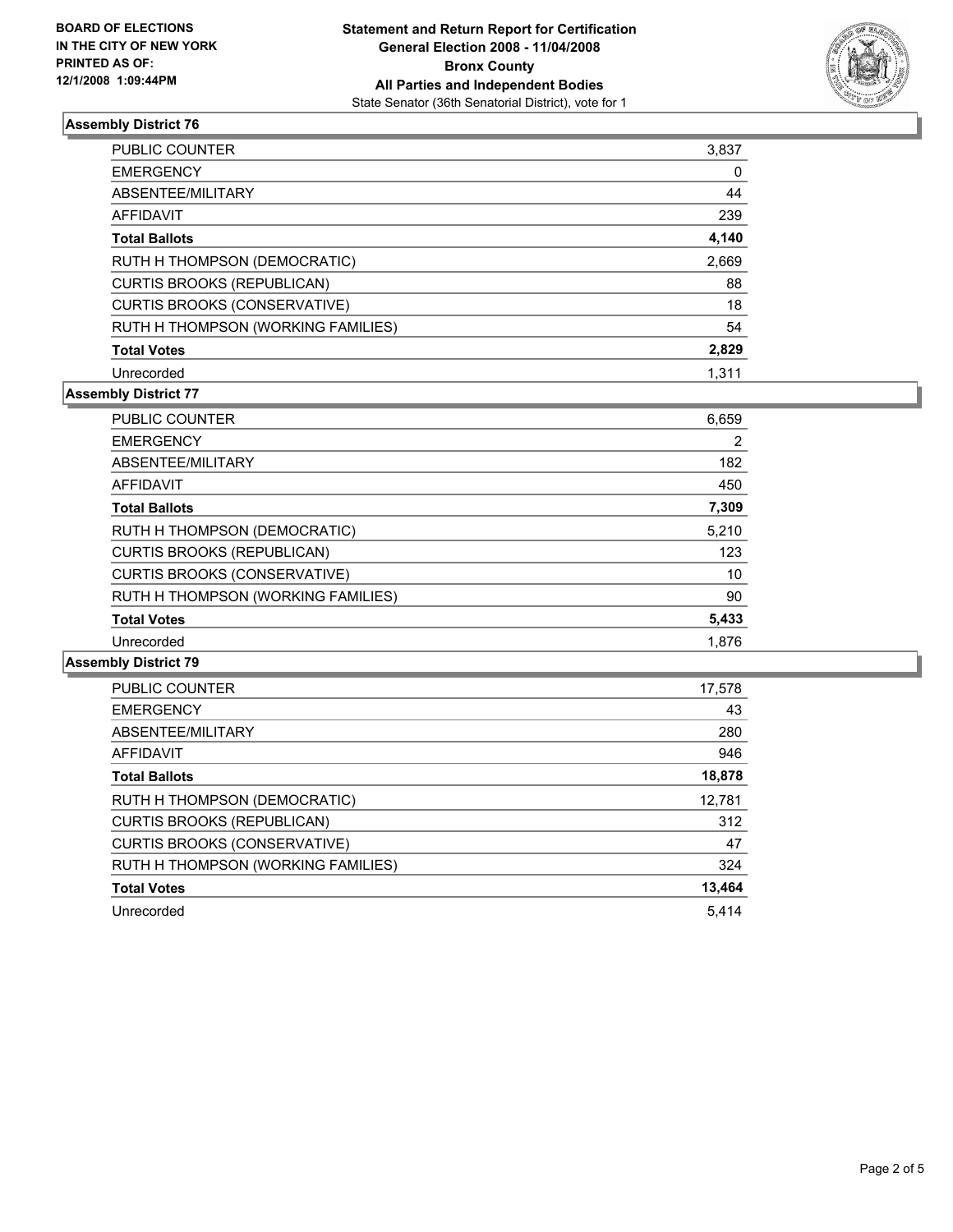

## **Assembly District 80**

| <b>PUBLIC COUNTER</b>               | 2,774 |
|-------------------------------------|-------|
| <b>EMERGENCY</b>                    |       |
| ABSENTEE/MILITARY                   | 54    |
| <b>AFFIDAVIT</b>                    | 131   |
| <b>Total Ballots</b>                | 2,964 |
| RUTH H THOMPSON (DEMOCRATIC)        | 2,136 |
| <b>CURTIS BROOKS (REPUBLICAN)</b>   | 103   |
| <b>CURTIS BROOKS (CONSERVATIVE)</b> | 16    |
| RUTH H THOMPSON (WORKING FAMILIES)  | 56    |
| <b>Total Votes</b>                  | 2,311 |
| Unrecorded                          | 653   |

## **Assembly District 81**

| <b>PUBLIC COUNTER</b>               | 1,975 |  |
|-------------------------------------|-------|--|
| <b>EMERGENCY</b>                    | 0     |  |
| ABSENTEE/MILITARY                   | 36    |  |
| AFFIDAVIT                           | 103   |  |
| <b>Total Ballots</b>                | 2,120 |  |
| RUTH H THOMPSON (DEMOCRATIC)        | 1,562 |  |
| <b>CURTIS BROOKS (REPUBLICAN)</b>   | 75    |  |
| <b>CURTIS BROOKS (CONSERVATIVE)</b> | 3     |  |
| RUTH H THOMPSON (WORKING FAMILIES)  | 30    |  |
| <b>Total Votes</b>                  | 1,670 |  |
| Unrecorded                          | 450   |  |

#### **Assembly District 82**

| <b>PUBLIC COUNTER</b>               | 17,146 |
|-------------------------------------|--------|
| <b>EMERGENCY</b>                    | 30     |
| ABSENTEE/MILITARY                   | 461    |
| AFFIDAVIT                           | 434    |
| <b>Total Ballots</b>                | 18,128 |
| RUTH H THOMPSON (DEMOCRATIC)        | 13,722 |
| <b>CURTIS BROOKS (REPUBLICAN)</b>   | 664    |
| <b>CURTIS BROOKS (CONSERVATIVE)</b> | 69     |
| RUTH H THOMPSON (WORKING FAMILIES)  | 375    |
| <b>Total Votes</b>                  | 14,830 |
| Unrecorded                          | 3.298  |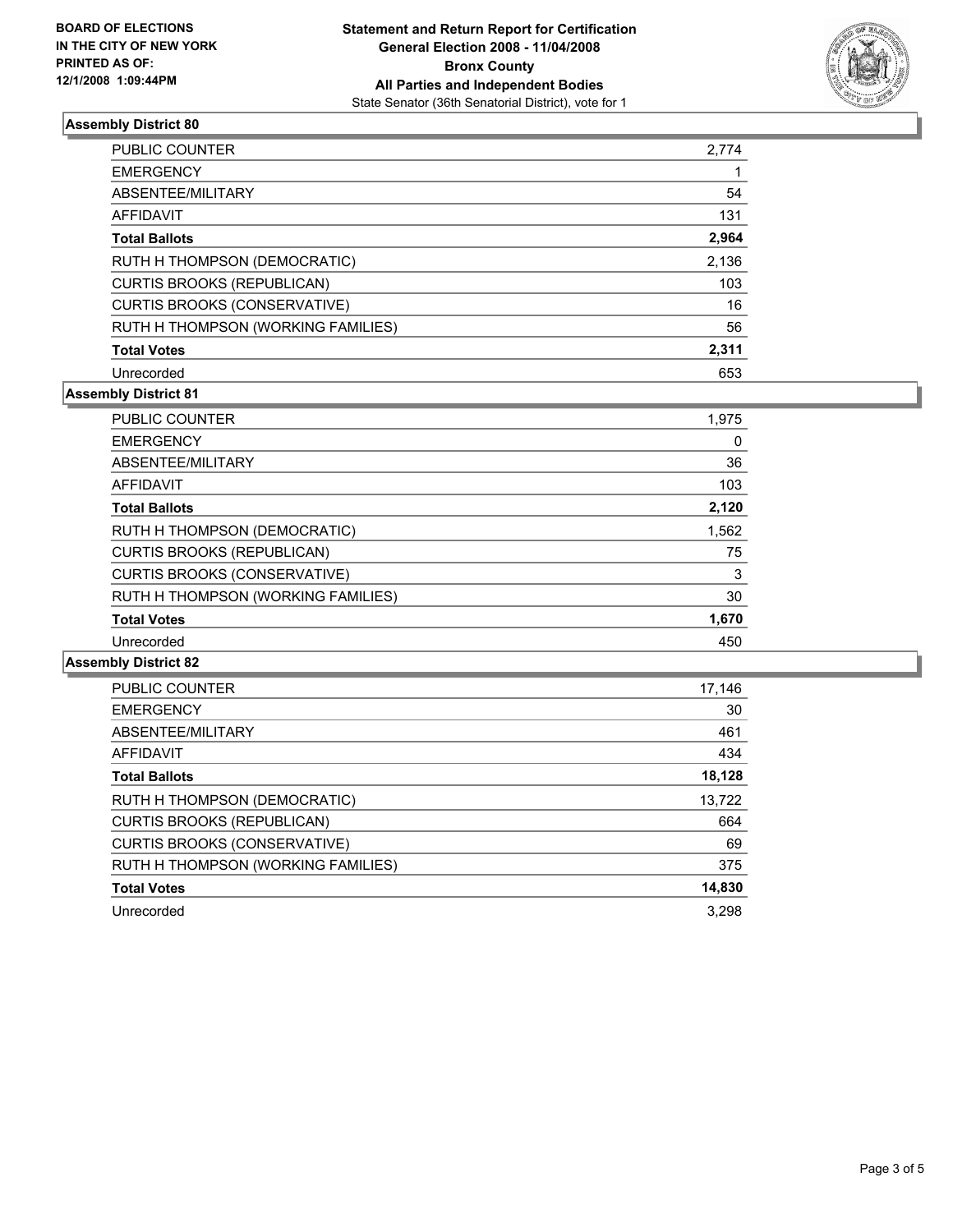

## **Assembly District 83**

| <b>PUBLIC COUNTER</b>               | 34,923 |  |
|-------------------------------------|--------|--|
| <b>EMERGENCY</b>                    | 303    |  |
| ABSENTEE/MILITARY                   | 874    |  |
| AFFIDAVIT                           | 1,650  |  |
| <b>Total Ballots</b>                | 37,846 |  |
| RUTH H THOMPSON (DEMOCRATIC)        | 29,597 |  |
| <b>CURTIS BROOKS (REPUBLICAN)</b>   | 812    |  |
| <b>CURTIS BROOKS (CONSERVATIVE)</b> | 95     |  |
| RUTH H THOMPSON (WORKING FAMILIES)  | 492    |  |
| CATHERINE BURTEN (WRITE-IN)         |        |  |
| <b>Total Votes</b>                  | 30,997 |  |
| Unrecorded                          | 6.849  |  |

#### **Assembly District 86**

| <b>PUBLIC COUNTER</b>               | 40 |
|-------------------------------------|----|
| <b>EMERGENCY</b>                    |    |
| ABSENTEE/MILITARY                   |    |
| AFFIDAVIT                           |    |
| <b>Total Ballots</b>                | 43 |
| RUTH H THOMPSON (DEMOCRATIC)        | 35 |
| <b>CURTIS BROOKS (REPUBLICAN)</b>   |    |
| <b>CURTIS BROOKS (CONSERVATIVE)</b> |    |
| RUTH H THOMPSON (WORKING FAMILIES)  |    |
| <b>Total Votes</b>                  | 36 |
| Unrecorded                          |    |